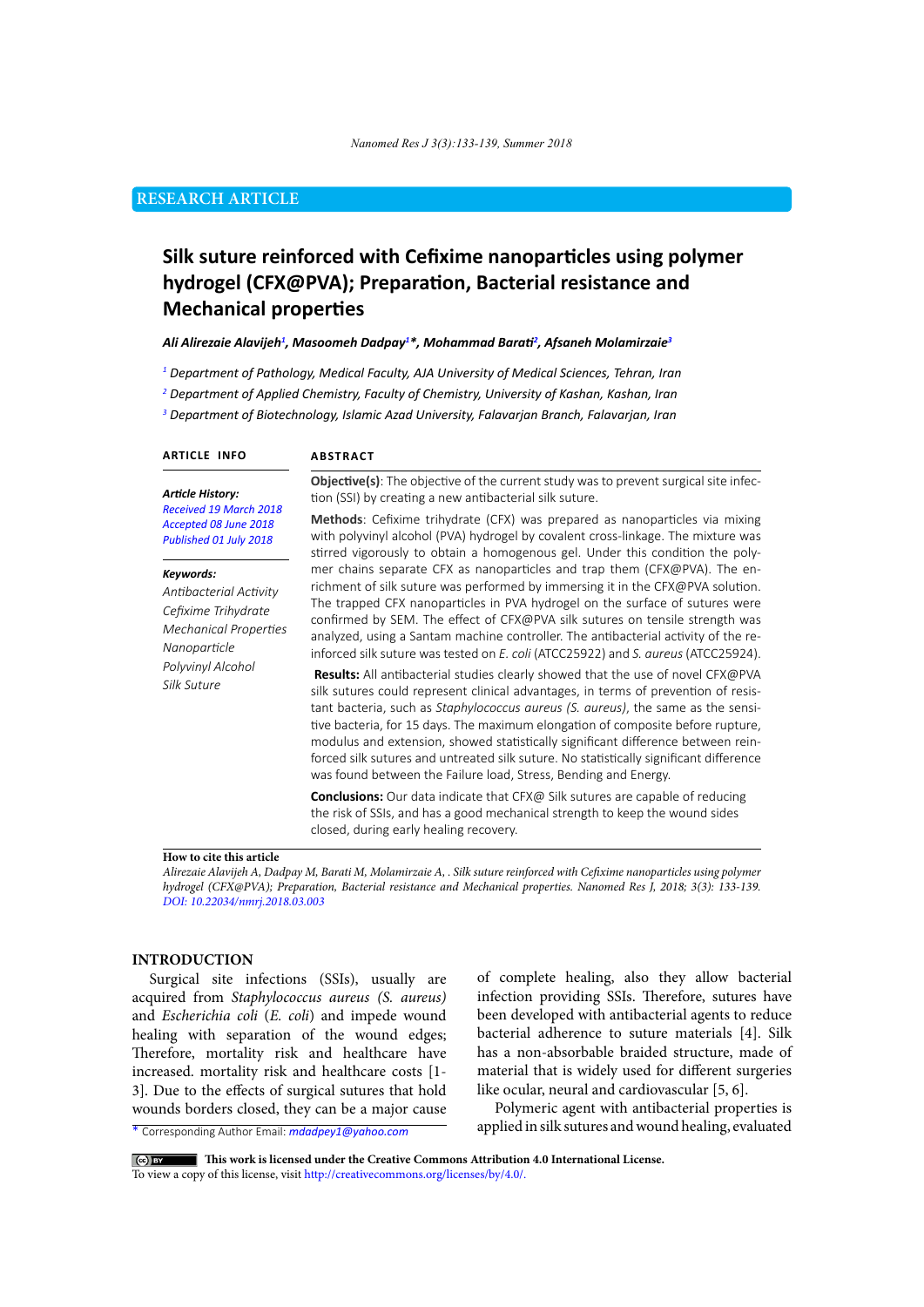in recent studies [7]. Sutures with triclosan coating were applied in healing, pediatric general surgery [8], pediatric neurosurgery [9], thoracic [10], and abdominal surgery [11, 12] and were shown to perform quite well. Cefixime is a broad spectrum third-generation cephalosporin antibiotic and has little activity against *S. aureus* [13].

Nanostructure and microstructure of hydrogels are used to apply for processing new composites [14-16]. Hydrogel structure, such as a polymer network is embedded with special reservoirs of nanodispersions, microparticles and other polymers [17, 18]. Hydrogels' structure is similar to the body components and their chemical and physical cross-linked characteristic has made hydrogel suitable for metabolite exchange and mechanical behaviors, in clinical and fundamental application [19, 20, 21]. The water or other aqueous solutions were absorbed into the three-dimensional cross-linked polymeric hydrogels (containing up to 3000 times by weight of water, in its network) [22, 23], and were dispersed based on the linkage power and general properties of hydrogels [24-26]. The covalent linkage, and physical crosslinking are two different mechanisms in gelation process of PVA [27, 28]. Polyvinyl alcohol (PVA) is a hydrophilic polymer that has biocompatibility properties, easily formed, without toxicity and with high swelling characteristic [29, 30]. Biomedical applications and attention to re-engineering of PVA physical hydrogels make this material, suitable in bio and engineering science, including textile, paper, adhesives, food, biomedical, and pharmaceutical in particular [ 31-33].

Nanoparticles are synthesized with various techniques, such as vapor deposition, lithographic, reverse micro-emulsion and solidstate processes[34]. The reverse micro-emulsion methods create some micro and nano-spherical structures with the possibility of controlling the final size [35].

In the current study, CFX@PVA silk sutures characterization was compared with the simple silk suture. The effect of mechanical properties of yarn and the physicochemical properties of Cefixime antibiotics, in CFX@PVA silk sutures were also evaluated. The silk suture was enriched by Cefixime that dispersed in PVA hydrogel as nanoparticles, and surface topography of new suture was evaluated by scanning electronic microscopy (SEM). The antibacterial activity of CFX@PVA silk suture was tested on *E. coli* (ATCC25922) and *S. aureus*

(ATCC25924), as gram-negative and gram-positive bacteria for 15 days. Cefixime is particularly active against many enterobacteriaceae and little activity against *S. aureus*. Mechanical properties, such as the force (N), elongation break (percent), extension (mm), stress (MPa), modulus (MPa), energy (J) and bending (MPa)) were measured, using a Santam machine controller.

# **MATERIAL AND METHODS**

### *Materials and Instruments*

The non-absorbable silk sutures were supplied by SOPA Medical Device (Iran). The suture size was 2.0 USP, according to United States Pharmacopeia (USP 2) and Cefixime (as trihydrate) tablets (400 mg) were purchased from COSAR Pharmaceutical Co, Tehran, Iran. Polyvinyl alcohol (85% hydrolysis) was prepared from JAPAN VAM & POVAL CO., LTD. (JVP) and acetic acid was purchased from Merck*. S. aureus* (ATCC25923) and *E. coli*  (ATCC25922) were obtained from a local clinical laboratory, and used as test strains.

# *CFX@PVA silk suture preparation*

A solution with 7 weight percentage of PVA was prepared in distilled water and heated for 3 hours at 90°C, until a clear jelly like solution was obtained (solution 1) [12]. The certain amount of Cefixime trihydrate powder was added to distilled water. The aqueous acetic acid was added to this solution for pH adjustment that is necessary for Cefexime dissolving (solution 2). The solutions 1 and 2 were mixed and stirred vigorously with a magnetic stirrer at 60°C to prepare 1-3 wt % of Cefixime in PVA hydrogel, as a drug-loaded polymeric nanocomposite (CFX@PVA). Silk suture samples were immersed in the final mixture of polymer and antibiotics. Subsequently, sutures were dried at room temperature.

## *CFX@PVA silk suture characterization*

The surface morphology of new suture was characterized, using scanning electron microscopy (SEM). The SEM micrographs were taken with different magnification and resolutions, in order to confirm the CFX grafting on the PVA hydrogel matrix and coating of silk sutures. The technique also was carried out for an approximate evaluation of CFX particle sizes.

The effect of CFX@PVA on tensile strength of silk sutures were analyzed, using a Santam machine controller. Behavior of CFX@PVA effect on silk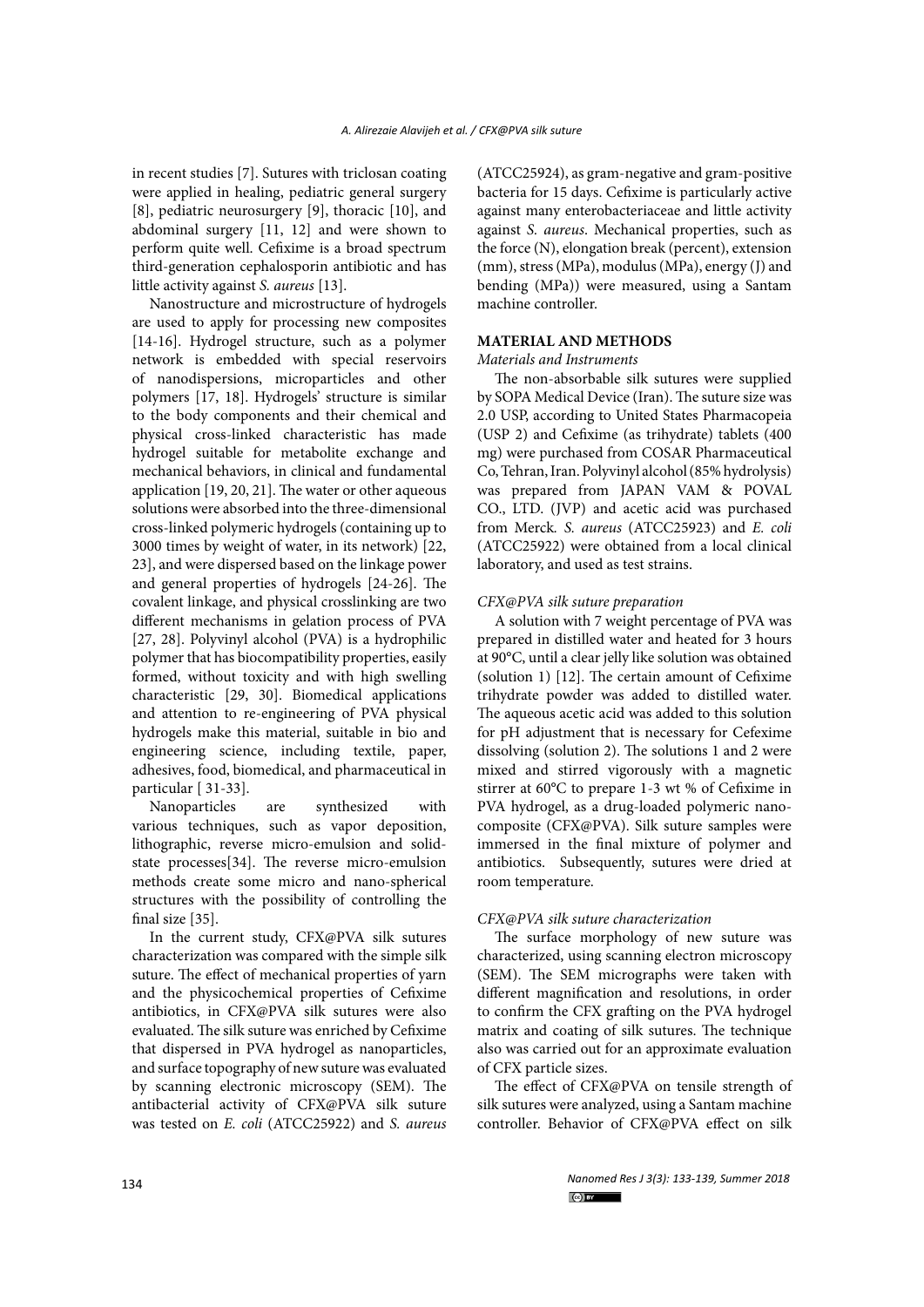suture was investigated by measuring the force (N), elongation break (percent), extension (mm), stress (MPa), modulus (MPa), energy (J) and bending (MPa).

# *Antibacterial effects in 15 days*

The antibacterial performance of CFX@PVA silk sutures examined via the agar diffusion test for 15 days. The suspensions of *S. aureus* (ATCC25923) and *E. coli* (ATCC25922) were obtained to an optical density of 0.5 McFarland standards. Then, 1 mL of this suspension was plated uniformly on Mueller Hinton II Agar plates and Pieces of sutures were placed at each plate. The plates were incubated at 37°C for 15 days to determine the persistent antibacterial activity, until no detectable inhibition zone remained.

## *Statistics*

Data were described as mean ± standard deviation, the experiments were run in triplicate (n=3). Statistical analysis was performed using t-test, ANOV, and dancan with significant level  $p < 0.05$ .

# **RESULTS AND DISCUSSION**

*Morphological analysis of CFX@PVA silk sutures*

The distribution and size evaluation of CFX particle on silk suture were investigated, using SEM. Fig.1 shows CFX@PVA silk sutures with different magnifying scales. Moreover, the presence of particles was also visible, among the filaments of the suture. The nanoparticles were clearly trapped into the PVA hydrogel, and filled the pore between fibers of the yarn. The SEM analysis showed that CFX particle distribution in the PVA hydrogel was relatively good. The micrographs also showed CFX particles gained proximate sizes between 100 and 300 nm. CFX powder consists of large, irregular, rod shaped particles Whereas, the morphology of nanoparticles have a specified shape [36]. The size of CFX particles affected solubility and improved dissolution performance [37]. It was the main idea of this study that particles attached and trapped in the surface or penetrated in bulk of silk-PVA, were releasing slowly around the wound and absorbed the yarn. It is a fact that smaller particles have higher surface area and better performance of



**Figure 1: Scanning electron microscopy (SEM) of CFX@PVA silk sutures with different**  Fig. 1: Scanning electron microscopy (SEM) of CFX@PVA silk sutures with different magnifying scales. (Red arrows: PVA and white arrows: CFX)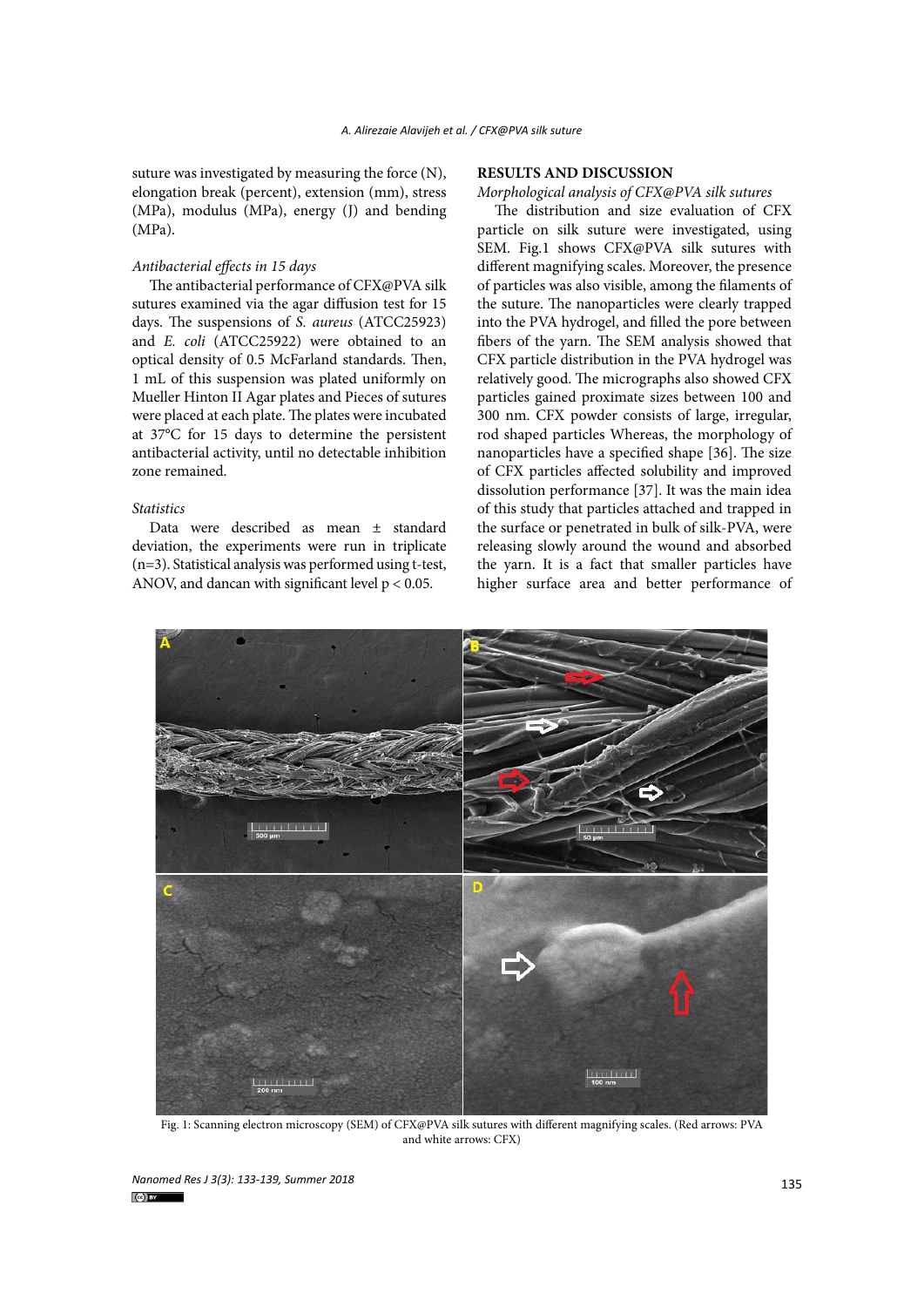activation and polymer coated sutures with the antibacterial agent showed a soft surface [38].

## *Antibacterial activity*

The microbiological tests were performed on CFX@PVA silk sutures, and simple silk suture as the control group.

The inhibition zone diameter of *S. aureus* (ATCC25923) started with 25 mm, which moderately plunged until the  $7<sup>th</sup>$  day, followed by a considerate decrease by the 10<sup>th</sup> day, then, it remains steady for 5 days in less than 5 mm. The inhibition zone of *E. coli* (ATCC25922) was about 23 mm at first. There was a slight increase in first week of about 27 mm, and it reduced insignificantly from second weeks to about 20 mm. Antibacterial effect was approximately the same for two different strains of bacteria in the first 7 days, after that *E. coli* (ATCC25922) is affected by CFX@PVA silk sutures more than *S. aureus* (ATCC25923 (Fig. 2).

The treated sutures were confirmed effective, against *S. aureus* (ATCC25923) and *E. coli* (ATCC25922). There was a significant difference between the mean of inhibition zone in the *E. coli* (ATCC25922) and *aureus* (ATCC25923) on days 10 and 15 (p< 0.05). No significant difference was observed between on days 1, 3, 5, and 7 (Table 1). By contrast, no zone of inhibition was exhibited in untreated sutures, against both *S. aureus* and *E. coli* (Fig. 3).

Table 1: Antimicrobial activity of CFX@PVA silk sutures Table 1: Antimicrobial activity of CFX@PVA silk sutures

| Time | S. aureus      | E. coli       |
|------|----------------|---------------|
|      | $25 \pm 1.32$  | $23 \pm 1$    |
| 3    | $24 \pm 0.866$ | $24 \pm 1.73$ |
|      | $24 \pm 1.8$   | $25 \pm 1.32$ |
|      | $23 \pm 1$     | $27 \pm 1$    |
| 10   | $3\pm.5$       | $23\pm.5*$    |
| 15   | $2 + 86$       | $21\pm.5*$    |

Values are (means  $\pm$  SD).

\*: Significant difference between groups ( $P < 0.05$ ).



Figure 2: Variations in the collision  $\frac{1}{2}$   $\frac{1}{2}$   $\frac{1}{2}$   $\frac{1}{2}$   $\frac{1}{2}$   $\frac{1}{2}$   $\frac{1}{2}$   $\frac{1}{2}$   $\frac{1}{2}$   $\frac{1}{2}$   $\frac{1}{2}$   $\frac{1}{2}$   $\frac{1}{2}$   $\frac{1}{2}$   $\frac{1}{2}$   $\frac{1}{2}$   $\frac{1}{2}$   $\frac{1}{2}$   $\frac$ **(ATCC25922) as a function of CFX@PVA silk sutures in 15 days** and *E. coli* (ATCC25922) as a function of CFX@PVA silk sutures in 15 days Fig. 2: Variations in inhibition zone diameter for *S. aureus* (ATCC25923)

*Nanomed Res J 3(3): 133-139, Summer 2018*  $\left($ cc) BY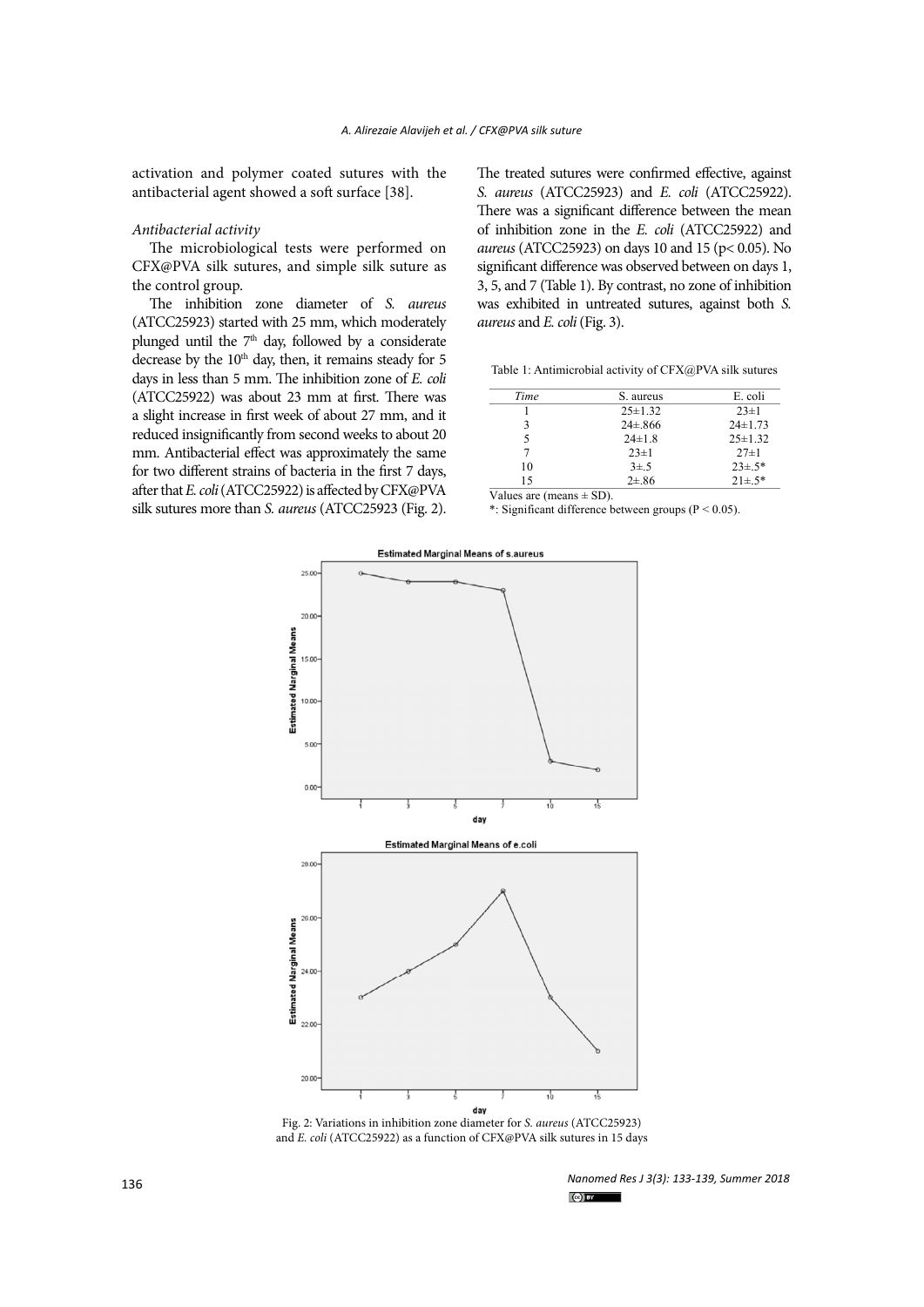## *A. Alirezaie Alavijeh et al. / CFX@PVA silk suture*

| Table 2: The values are presented as mean $\pm$ standard deviation |
|--------------------------------------------------------------------|
|                                                                    |

|                                                         | Force<br>(N)     | Extension<br>(mm)             | <b>Stress</b><br>(MPa) | Elongation $(\%)$ Module (MPa) |                    | Energy            | Bending<br>(MPa)   |  |  |
|---------------------------------------------------------|------------------|-------------------------------|------------------------|--------------------------------|--------------------|-------------------|--------------------|--|--|
| Control                                                 | $20.10 \pm 0.46$ | $12.07\pm2.14$                | $6.39\pm0.14$          | $18.57 \pm 3.29$               | $35.15\pm 6.07$    | $125.453\pm16.16$ | $516\pm18.76$      |  |  |
| Treated                                                 | $21.97 \pm 1.3$  | $18.35 \pm 1.94$ <sup>*</sup> | $6.67 \pm 0.7$         | $28.7 \pm 2.79$ <sup>*</sup>   | $24.63 \pm 1.01^*$ | $196.24\pm45.34$  | $442.46 \pm 36.78$ |  |  |
| *: Meaningful difference between groups ( $P < 0.05$ ). |                  |                               |                        |                                |                    |                   |                    |  |  |

B  $\mathbf{D}$  $\epsilon$ Ħ  $\mathbf{v}$  $\circ$ 

**FIGURE 3: A,C,E,G,L, N** show sustained efficacy assay against *S. aureus* and<br>A,C,E,G,L, N show sustained afficacy assay against *E*. and *S*. **A** and **CONCENTAN** on the day 1, 3, 5, 7,10, and 15, respectively. Fig. 3: Antimicrobial activity of CFX@PVA silk sutures. B,D,F,H,M and O show sustained efficacy assay against *E. coli*,

CFX is affected on a broad spectrum of bacteria, such as *Enterobacteriaceae*, *Haemophilus* influenzae, *Streptococcus pyogenes*, Streptococcus *pneumoniae* and *Branhamella catarrhalis*, and has little activity against *S. aureus* [39]. The current study revealed that CFX@PVA has similar effect on resistant bacteria, including *S. aureus* and *Enterobacteriaceae*

Most recent studies have manufactured the antimicrobial silk sutures with biodegradable polymers, combined with antibacterial drugs [40], such as coating a braided silk suture with the synergistic drug levofloxacin-tinidazole and the biodegradable polymer Chitosan. Results showed an acceptable antibacterial activity and persistence against both gram-positive and gram- negative test organisms [41].

# *Mechanical testing*

Mean and standard deviation values extension diameter (mm), failure load (N), percent elongation to failure (%), failure stress (MPa or  $N/m^2 \times 106$ ), modulus (MPa) and bending (MPa) are presented for CFX@PVA silk suture and control in the Table 1. Table 2 also shows the results of statistical analysis.

The sutures with improved tensile properties show better performance in keeping the wound sides closed, and provide stronger effect on initial wound healing recovery [42, 43]. Tensile testing is characterized by different factors: Elongation, as the increase of length until it is broken, and it is defined as capacity to handle without failure and modulus shows the binding energy of atoms, meaning that higher forces are needed to separate the atoms [27, 29, 44].

The maximum elongation of composite before rupture (**P**=0.015), modulus (**P**=0.042) and extension (**P**=0.020) showed statistically significant difference between CFX@PVA silk sutures and the control sample ( $P < 0.05$ ), and Statistically difference between Failure load (**P**=0.093), Stress (**P**=0.519), Bending (**P**=0.532) and Energy (**P**=0.063) was not significant.

## **CONCLUSION**

Cefixime nanoparticles were successfully prepared. PVA hydrogels were used as carrier to load nanoparticles on silk sutures. Reinforced silk suture was applied against resistant and nonresistant bacteria. Fine grafting of nanoparticles was confirmed with SEM micrographs, mechanical properties of treated sutures were improved and antibacterial activity was confirmed on 15 days. The new suture was compared with untreated silk

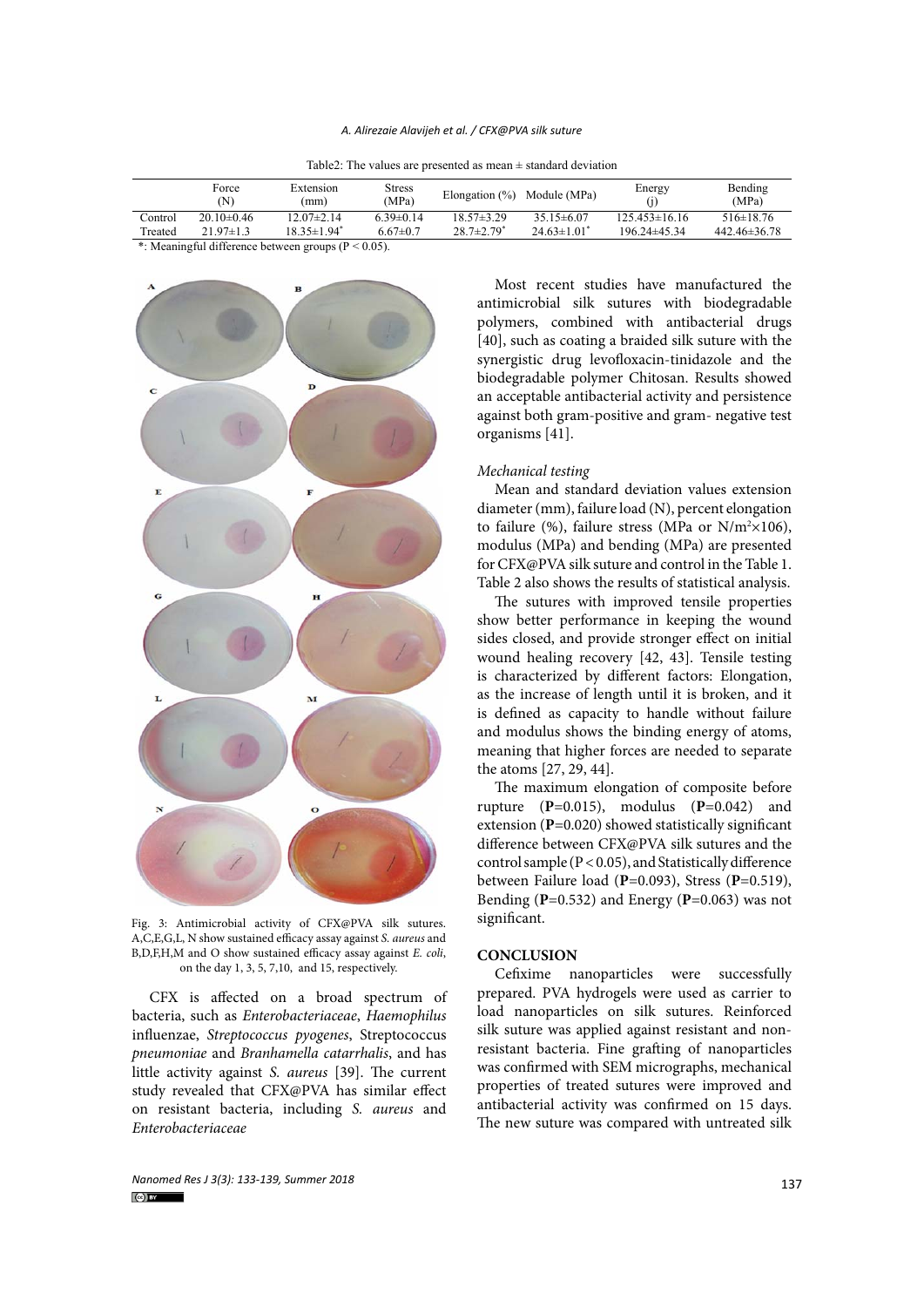suture, and proposed for wound management and preventing SSIs. Further studies should focus on the drug-release with antibacterial effect and biodegradation of the silk *in vivo*.

# **ACKNOWLEDGEMENT**

The authors are grateful to the University of AJA for financial support.

# **CONFLICTS OF INTEREST**

The authors declare that there are no conflicts of interest regarding the publication of this manuscript.

## **REFERENCES**

- 1. Mingmalairak, C. Antimicrobial sutures: new strategy in surgical site infections. Science against Microbial Pathogens: Communicating Current Research and Technological Advances: Formatex Research Center. 2011:313-323.
- 2. [Seal LA, Paul-Cheadle D. A systems approach to preoperative](http://dx.doi.org/10.1016/j.ajic.2003.11.001)  [surgical patient skin preparation. American Journal of](http://dx.doi.org/10.1016/j.ajic.2003.11.001)  [Infection Control. 2004;32\(2\):57-62.](http://dx.doi.org/10.1016/j.ajic.2003.11.001)
- 3. [Ming X, Rothenburger S, Nichols MM. In Vivo and In Vitro](http://dx.doi.org/10.1089/sur.2007.061)  [Antibacterial Efficacy of PDS Plus \(Polidioxanone with](http://dx.doi.org/10.1089/sur.2007.061)  [Triclosan\) Suture. Surgical Infections. 2008;9\(4\):451-7.](http://dx.doi.org/10.1089/sur.2007.061)
- 4. [Gómez-Alonso A, García-Criado FJ, Parreño-Manchado FC,](http://dx.doi.org/10.1016/j.jinf.2006.01.008)  [García-Sánchez JE, García-Sánchez E, Parreño-Manchado](http://dx.doi.org/10.1016/j.jinf.2006.01.008)  A, et al. Study of the efficacy of Coated VICRYL Plus® [Antibacterial suture \(coated Polyglactin 910 suture with](http://dx.doi.org/10.1016/j.jinf.2006.01.008)  [Triclosan\) in two animal models of general surgery. Journal](http://dx.doi.org/10.1016/j.jinf.2006.01.008)  [of Infection. 2007;54\(1\):82-8.](http://dx.doi.org/10.1016/j.jinf.2006.01.008)
- 5. [Swanson NA, Tromovitch TA. Suture Materials, 1980s:](http://dx.doi.org/10.1111/j.1365-4362.1982.tb03154.x)  [Properties, Uses, and Abuses. International Journal of](http://dx.doi.org/10.1111/j.1365-4362.1982.tb03154.x)  [Dermatology. 1982;21\(7\):373-8.](http://dx.doi.org/10.1111/j.1365-4362.1982.tb03154.x)
- 6. [Altman GH, Diaz F, Jakuba C, Calabro T, Horan RL, Chen J,](http://dx.doi.org/10.1016/s0142-9612(02)00353-8)  [et al. Silk-based biomaterials. Biomaterials. 2003;24\(3\):401-](http://dx.doi.org/10.1016/s0142-9612(02)00353-8) [16.](http://dx.doi.org/10.1016/s0142-9612(02)00353-8)
- 7. [Leaper D, McBain AJ, Kramer A, Assadian O, Sanchez JLA,](http://dx.doi.org/10.1308/003588410x12699663905276)  [Lumio J, et al. Healthcare associated infection: novel](http://dx.doi.org/10.1308/003588410x12699663905276)  [strategies and antimicrobial implants to prevent surgical](http://dx.doi.org/10.1308/003588410x12699663905276)  [site infection. The Annals of The Royal College of Surgeons](http://dx.doi.org/10.1308/003588410x12699663905276)  [of England. 2010;92\(6\):453-8.](http://dx.doi.org/10.1308/003588410x12699663905276)
- 8. [Ford HR, Jones P, Gaines B, Reblock K, Simpkins DL.](http://dx.doi.org/10.1089/sur.2005.6.313)  [Intraoperative Handling and Wound Healing: Controlled](http://dx.doi.org/10.1089/sur.2005.6.313)  [Clinical Trial Comparing Coated VICRYL® Plus](http://dx.doi.org/10.1089/sur.2005.6.313)  [Antibacterial Suture \(Coated Polyglactin 910 Suture](http://dx.doi.org/10.1089/sur.2005.6.313)  with Triclosan) with Coated VICRYL® Suture (Coated [Polyglactin 910 Suture\). Surgical Infections. 2005;6\(3\):313-](http://dx.doi.org/10.1089/sur.2005.6.313) [21.](http://dx.doi.org/10.1089/sur.2005.6.313)
- 9. [Rozzelle CJ, Leonardo J, Li V. Antimicrobial suture wound](http://dx.doi.org/10.3171/ped/2008/2/8/111)  [closure for cerebrospinal fluid shunt surgery: a prospective,](http://dx.doi.org/10.3171/ped/2008/2/8/111)  [double-blinded, randomized controlled trial. Journal of](http://dx.doi.org/10.3171/ped/2008/2/8/111)  [Neurosurgery: Pediatrics. 2008;2\(2\):111-7.](http://dx.doi.org/10.3171/ped/2008/2/8/111)
- 10. [Fleck T, Moidl R, Blacky A, Fleck M, Wolner E, Grabenwoger](http://dx.doi.org/10.1016/j.athoracsur.2007.03.045)  [M, et al. Triclosan-Coated Sutures for the Reduction of](http://dx.doi.org/10.1016/j.athoracsur.2007.03.045)  [Sternal Wound Infections: Economic Considerations. The](http://dx.doi.org/10.1016/j.athoracsur.2007.03.045)  [Annals of Thoracic Surgery. 2007;84\(1\):232-6.](http://dx.doi.org/10.1016/j.athoracsur.2007.03.045)
- 11. [Justinger C, Moussavian MR, Schlueter C, Kopp B, Kollmar](http://dx.doi.org/10.1016/j.surg.2008.11.007)  [O, Schilling MK. Antibiotic coating of abdominal closure](http://dx.doi.org/10.1016/j.surg.2008.11.007)  [sutures and wound infection. Surgery. 2009;145\(3\):330-4.](http://dx.doi.org/10.1016/j.surg.2008.11.007)
- 12. Mingmalairak, C, Ungbhakorn, P,Paocharoen, V. Efficacy of antimicrobial coating suture coated polyglactin 910 with tricosan (Vicryl plus) compared with polyglactin 910 (Vicryl) in reduced surgical site infection of appendicitis, double blind randomized control trial, preliminary safety report. Medical journal of the Medical Association of Thailand. 2009;92(6):770.
- 13. Hooper, D. Mechanisms of quinolone action and bacterial killing. Quinolone antimicrobial agents. 1993:53-75.
- 14. [Jensen BEB, Hosta-Rigau L, Spycher PR, Reimhult E, Städler](http://dx.doi.org/10.1039/c3nr01662e) [B, Zelikin AN. Lipogels: surface-adherent composite](http://dx.doi.org/10.1039/c3nr01662e) [hydrogels assembled from poly\(vinyl alcohol\) and](http://dx.doi.org/10.1039/c3nr01662e) [liposomes. Nanoscale. 2013;5\(15\):6758.](http://dx.doi.org/10.1039/c3nr01662e)
- 15. [Jensen BEB, Smith AAA, Fejerskov B, Postma A, Senn P,](http://dx.doi.org/10.1021/la201595e) [Reimhult E, et al. Poly\(vinyl alcohol\) Physical Hydrogels:](http://dx.doi.org/10.1021/la201595e) [Noncryogenic Stabilization Allows Nano- and Microscale](http://dx.doi.org/10.1021/la201595e) [Materials Design. Langmuir. 2011;27\(16\):10216-23.](http://dx.doi.org/10.1021/la201595e)
- 16. [Jensen BEB, Alves M-H, Fejerskov B, Städler B, Zelikin AN.](http://dx.doi.org/10.1039/c2sm07075h) [Surface adhered poly\(vinyl alcohol\) physical hydrogels as](http://dx.doi.org/10.1039/c2sm07075h) [tools for rational design of intelligent biointerfaces. Soft](http://dx.doi.org/10.1039/c2sm07075h)  [Matter. 2012;8\(17\):4625.](http://dx.doi.org/10.1039/c2sm07075h)
- 17. [Hoare TR, Kohane DS. Hydrogels in drug delivery: Progress](http://dx.doi.org/10.1016/j.polymer.2008.01.027) [and challenges. Polymer. 2008;49\(8\):1993-2007.](http://dx.doi.org/10.1016/j.polymer.2008.01.027)
- 18. [Hosta-Rigau L, Jensen BEB, Fjeldsø KS, Postma A, Li G,](http://dx.doi.org/10.1002/adhm.201200092) [Goldie KN, et al. Surface-Adhered Composite Poly\(Vinyl](http://dx.doi.org/10.1002/adhm.201200092) [Alcohol\) Physical Hydrogels: Polymersome-Aided Delivery](http://dx.doi.org/10.1002/adhm.201200092) [of Therapeutic Small Molecules. Advanced Healthcare](http://dx.doi.org/10.1002/adhm.201200092) [Materials. 2012;1\(6\):791-5.](http://dx.doi.org/10.1002/adhm.201200092)
- 19. [Hoffman AS. Hydrogels for biomedical applications.](http://dx.doi.org/10.1016/j.addr.2012.09.010) [Advanced Drug Delivery Reviews. 2012;64:18-23.](http://dx.doi.org/10.1016/j.addr.2012.09.010)
- 20. Řı́[hová B. Immunocompatibility and biocompatibility of](http://dx.doi.org/10.1016/s0169-409x(00)00054-5) [cell delivery systems. Advanced Drug Delivery Reviews.](http://dx.doi.org/10.1016/s0169-409x(00)00054-5) [2000;42\(1-2\):65-80.](http://dx.doi.org/10.1016/s0169-409x(00)00054-5)
- 21. Afghan, N. Mechanical Properties of Poly (vinyl alcohol) Based Blends and
- 22. Millon, LE. Isotropic and anisotropic polyvinyl alcohol based hydrogels for biomedical applications. ProQuest; 2008.
- 23. [Park H, Park K. Hydrogels in Bioapplications. ACS](http://dx.doi.org/10.1021/bk-1996-0627.ch001) [Symposium Series: American Chemical Society; 1996. p.](http://dx.doi.org/10.1021/bk-1996-0627.ch001)  $2 - 10$ .
- 24. [Omidian H, Park K. Introduction to Hydrogels. Biomedical](http://dx.doi.org/10.1007/978-1-4419-5919-5_1) [Applications of Hydrogels Handbook: Springer New York;](http://dx.doi.org/10.1007/978-1-4419-5919-5_1) [2010. p. 1-16.](http://dx.doi.org/10.1007/978-1-4419-5919-5_1)
- 25. [Omidian H, Park K. Hydrogels. Fundamentals and](http://dx.doi.org/10.1007/978-1-4614-0881-9_4) [Applications of Controlled Release Drug Delivery: Springer](http://dx.doi.org/10.1007/978-1-4614-0881-9_4) [US; 2011. p. 75-105.](http://dx.doi.org/10.1007/978-1-4614-0881-9_4)
- 26. [Gander B, Beltrami V, Gurny R, Doelker E. Effects of the](http://dx.doi.org/10.1016/0378-5173(90)90288-f) [method of drug incorporation and the size of the monolith](http://dx.doi.org/10.1016/0378-5173(90)90288-f) [on drug release from cross-linked polymers. International](http://dx.doi.org/10.1016/0378-5173(90)90288-f) [Journal of Pharmaceutics. 1990;58\(1\):63-71.](http://dx.doi.org/10.1016/0378-5173(90)90288-f)
- 27. Ottenbrite, R, Park, K,Okano, T. Biomedical applications of hydrogels handbook, p 204. 2010.
- 28. Lozinsky, VI, Plieva, FM, Galaev, IY,Mattiasson, B. The potential of polymeric cryogels in bioseparation. Bioseparation. 2001;10(4-5):163-188.
- 29. Okay, O. Polymeric Cryogels: Macroporous gels with remarkable properties. Springer; 2014.
- 30. [Lozinsky VI. Cryotropic gelation of poly\(vinyl alcohol\)](http://dx.doi.org/10.1070/rc1998v067n07abeh000399) [solutions. Russian Chemical Reviews. 1998;67\(7\):573-86.](http://dx.doi.org/10.1070/rc1998v067n07abeh000399)
- 31. [Chong S-F, Smith AAA, Zelikin AN. Microstructured,](http://dx.doi.org/10.1002/smll.201201774) [Functional PVA Hydrogels through Bioconjugation with](http://dx.doi.org/10.1002/smll.201201774) [Oligopeptides under Physiological Conditions. Small.](http://dx.doi.org/10.1002/smll.201201774) [2012;9\(6\):942-50.](http://dx.doi.org/10.1002/smll.201201774)

*Nanomed Res J 3(3): 133-139, Summer 2018*  $\left(\text{c} \right)$  BY